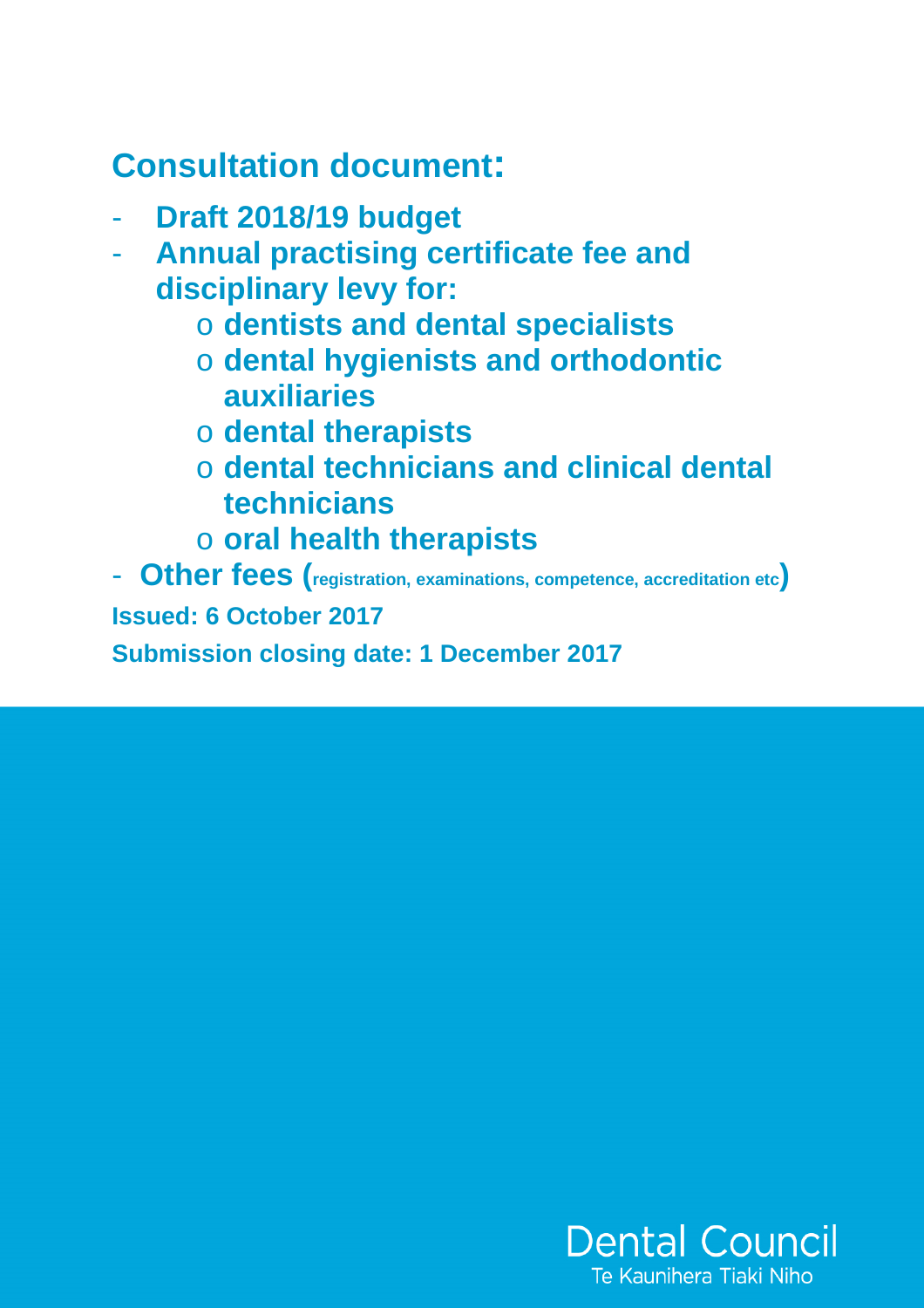# 1. Introduction

Health practitioner annual practising certificate (APC) fees and disciplinary levies are set by health regulatory authorities under sections 130 and 131 of the Health Practitioners Competence Assurance Act 2003 (the Act).

The Dental Council (the Council) is required to consult with stakeholders on the 2018/19 budgets, the APC fees and disciplinary levies for oral health practitioners<sup>1</sup>, and registration, examination, competence programme, fitness to practice and other miscellaneous fees.

The purpose of this consultation document is to seek submissions from stakeholders on the:

- draft 2018/19 budget
- APC fees and disciplinary levies for dental therapists, dental hygienists (including orthodontic auxiliaries), dental technicians, clinical dental technicians and oral health therapists for the recertification year commencing 1 April 2018; dentists and dental specialists for the recertification year commencing 1 October 2018
- registration, examination, competence programme, fitness to practice and other miscellaneous fees effective from 1 April 2018.

The Council is seeking stakeholder feedback on its proposals by **1 December 2017**. The consultation period will enable feedback to be considered by the Council at its January 2018 meeting, prior to giving its approval to the gazetting of the APC fee and disciplinary levy schedule.

The Council is required to give notice giving effect to any change in APC fee and disciplinary levy in the New Zealand Gazette.

# 2. Background

 $\overline{a}$ 

The Council abides by the good practice guidelines established by both the Office of the Auditor-General and the Treasury. The Council is committed to ensuring that it operates in a cost effective manner and strives to maintain a balance between ensuring the efficient and effective discharge of its public safety obligations and practitioner affordability. Upon this basis, the Council's budget and its fees and levies are calculated on a full cost recovery basis.

The level of APC fee per practitioner depends on the budgeted number of practitioners, each profession's share of budgeted Council costs including capital expenditure, direct profession income and expenditure budgets and minimum reserve levels set for each profession under the Council's Level of Reserves Policy.

Appropriate operational reserve levels are maintained through prudent budgeting and forecasting, by rationing and prioritising resources and by adjusting annual practising fees to not only meet operational activities, but also to provide a buffer against an unknown number of competence cases, appeals or judicial reviews. In this way the financial viability of the Council is sustained.

All financial tables have been included in appendix 1.

All values shown in this consultation document are exclusive of GST except where explicitly stated in tables six to ten.

 $1$  Dentists & dental specialists, dental therapists, dental hygienists & orthodontic auxiliaries, dental technicians & clinical dental technicians, and oral health therapists.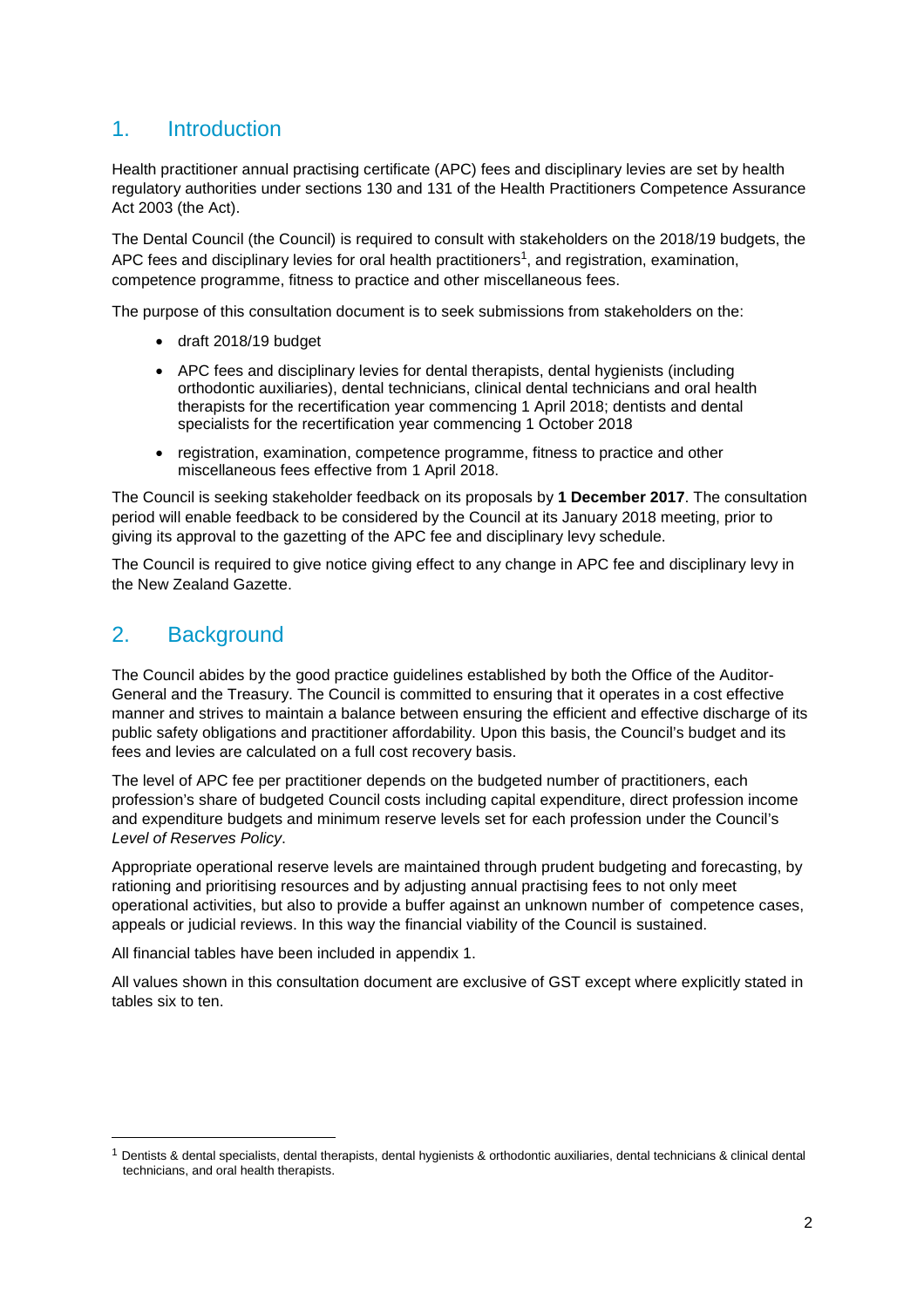# 3. 2018/19 budget

### Overall position

Council has budgeted for an overall surplus of \$276,957 for 2018/19 (table 1).

The 2018/19 budget will allow the Council to fulfil its regulatory functions, deliver projects towards the strategic plan, including infrastructure investment; and manage reserves by profession to the required minimum level.

### Allocation of net Council expenditure to the professions

Net Council expenditure is equivalent to Council income (for example, interest earned on term deposits) less Council expenditure. This typically results in a net deficit, which is reallocated to each of the professions based on the amount of time spent by the Council and its staff providing services to each profession.

The budgeted net Council expenditure for 2018/19 is a \$2,848,854 (table 2).

Detailed time recording has been applied against the net Council expenditure to determine the proportion to be allocated to each profession. Time spent by the Council each year providing services to the individual professions is anticipated to fluctuate as it reflects activities such as recertification or consideration of notifications related to competence, health or disciplinary issues.

A comparison of time spent serving each profession using the 2018/19 net Council expenditure, excluding the capital replacement APC fee, illustrates how the allocation of cost based on Council time has moved across the professions (table 3). This has an impact on the calculation of the APC fee.

From an operational perspective, the allocation of the net Council expenditure results in the following net operating surplus / (deficits) for each profession (table 4).

- dentists and dental specialists: \$16,225
- dental hygienists and orthodontic auxiliaries: \$34,548
- dental therapists: \$81,933
- dental technicians and clinical dental technicians: \$(110)
- oral health therapists: \$56,858

### Capital expenditure

Capital expenditure of \$203k is budgeted for 2018/19 (table 5). This includes the roll-out of the electronic data management system (EDMS) which is the last phase of the integrated IT platform. This will improve access to practitioner files, thereby increasing resilience in relation to business continuity. One of the lessons learned from enacting business continuity as a result of the 2016 Kaikoura earthquake is the need to be able to access practitioner files regardless of location.

As a result of the budgeted capital expenditure, the proposed capital replacement reserve APC fee is \$84.71 per practitioner for 2018/19.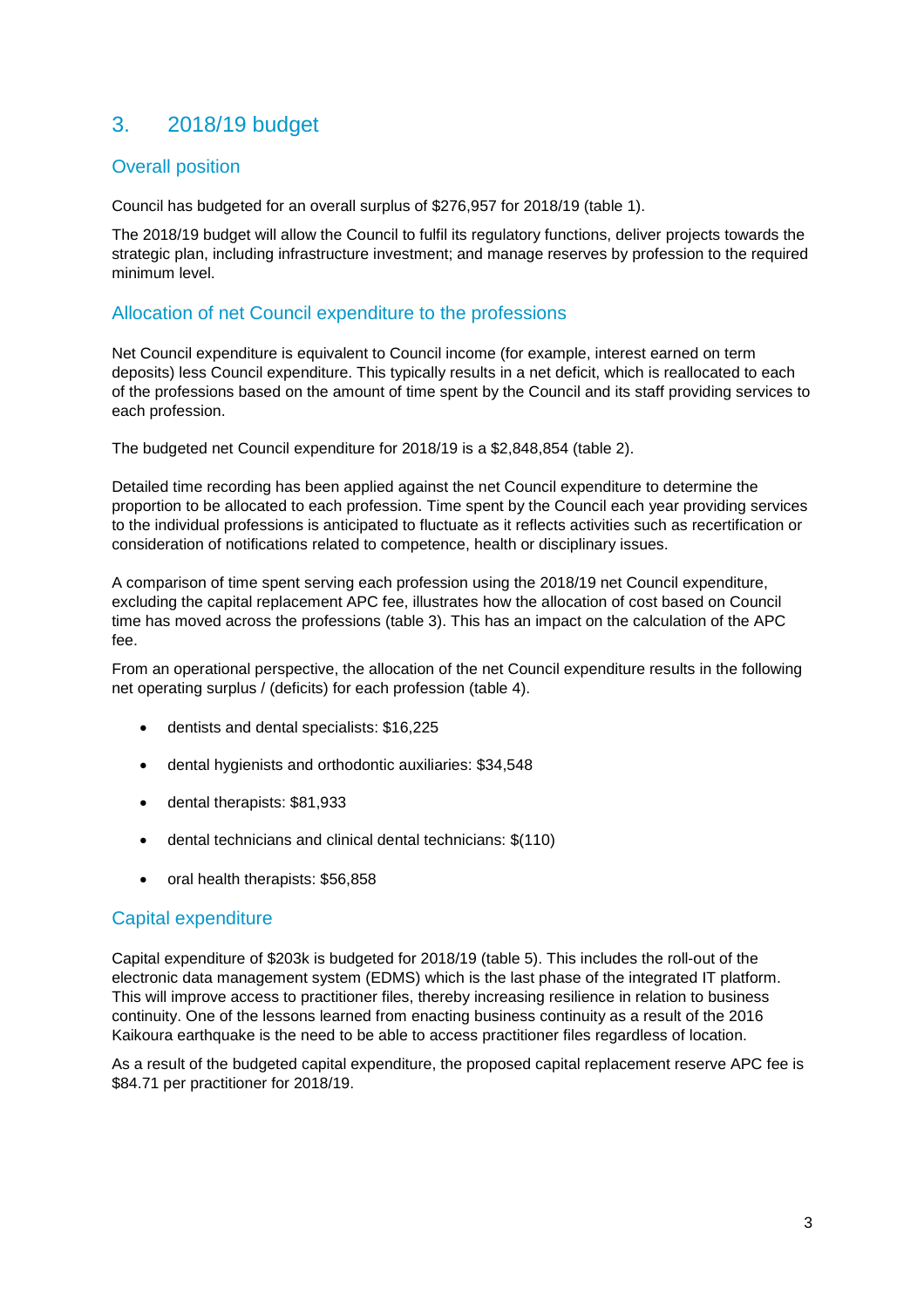## Dentists and dental specialists

The proposed APC fee for dentists and dental specialists is \$884.58 and the disciplinary levy is \$86.69, a total amount payable of \$971.28, excluding GST. Subject to consultation, the APC fee and disciplinary levy would take effect from 1 October 2018.

#### **APC fee**

A minimum operating reserve balance of \$1,033,705 is required to sustain the dentist and dental specialist profession. The 2017/18 budgeted operating reserve closing balance is budgeted at \$1,219,148. Therefore, the reserve will be reduced by \$62,419 (\$26.67 per practitioner).

Council proposes to set the 2018/19 dentist and dental specialist APC fee at \$884.58 plus GST (table 6). This is fee contains underlying movements and is primarily due to:

- an increase in the 2018/19 APC fee of \$8.37 due to an increase in the proportion of time spent serving the profession (a movement from 60.5% to 61.2%)
- an increase in the 2018/19 APC fee of \$9.15 due to the need to reprioritise projects across financial years as a result of enacting business continuity in February 2017.
- the profession's share of the investment in capital expenditure (\$22.00 per practitioner), the most significant being the roll-out of the final phase of the integrated IT platform (EDMS) aimed at improving business continuity
- a decrease of \$(39.52) to maintain the operational reserve at the prescribed level. As highlighted in the second point above, a key driver of this is the delay in delivery of projects as a result of enacting business continuity in February 2017.

#### **Disciplinary levy**

A minimum disciplinary reserve balance of \$305,607 is required to sustain the dentist and dental specialist profession. The 2017/18 budgeted disciplinary reserve closing balance is \$492,613. As a result, \$187,006 (\$79.92 per practitioner) will be returned to the profession via a reduction against the proposed disciplinary levy.

Council proposes to set the dentist 2018/19 disciplinary levy at \$86.69 plus GST (table 6), a decrease of \$73.21 per practitioner compared to \$159.90 in 2017/18. This decrease reflects the finalisation of a Professional Conduct Committee (PCC) case in April 2017 rather than in March 2017 as anticipated and the release of budget in relation to anticipated legal costs in 2017/18.

### Dental hygienists and orthodontic auxiliaries

The proposed APC fee for dental hygienists and orthodontic auxiliaries is \$610.94 and the disciplinary levy of \$125.17, a total amount payable of \$736.11, excluding GST. Subject to consultation, the APC fee and disciplinary levy would take effect from 1 April 2018.

#### **APC fee**

A minimum operating reserve balance of \$41,335 is required to sustain the dental hygienist and orthodontic auxiliary profession. The 2018/19 budgeted operating reserve opening balance is a deficit of \$(7,395). As a result, the operational reserve requires funding of \$24,365 (\$37.95 per practitioner).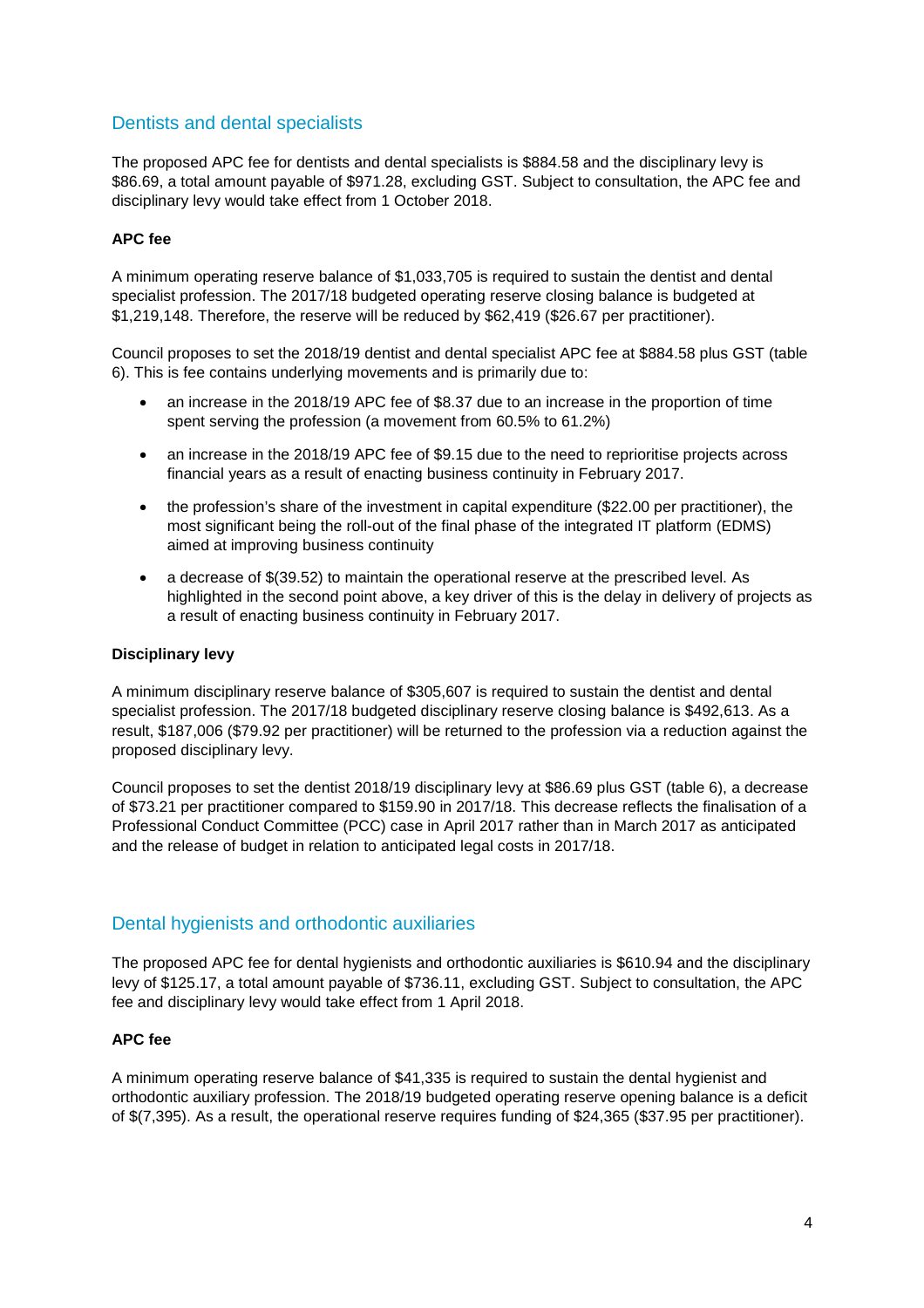Council proposes to set the 2018/19 dental hygienist and orthodontic auxiliary APC fee at \$610.94 plus GST (table 7). The increase per practitioner of \$53.03 in the dental hygienist and orthodontic auxiliary APC fee in 2018/19 is primarily due to:

- a transfer of the minimum operating reserve contributed by practitioners holding dual scopes of practice in dental hygiene and dental therapy as part of the transition to the oral health therapist profession
- the profession's share of business continuity costs in 2017/18; 80% of which we have assumed will be covered by insurance in the following financial year
- the profession's share of the investment in capital expenditure (\$22.00 per practitioner), the most significant being the roll-out of the final phase of the integrated IT platform (EDMS) aimed at improving business continuity.

### **Disciplinary levy**

A minimum disciplinary reserve balance of \$27,000 is required to sustain the dental hygienist and orthodontic auxiliary profession. The 2018/19 budgeted disciplinary reserve opening balance is overdrawn by \$(44,088) due to a PCC and Health Practitioner Disciplinary Tribunal (HPDT) hearing which is to be held in 2018/19. Therefore additional funding of \$71,088 (\$110.73 per practitioner) is required to return the disciplinary reserve to its minimum balance.

The Council proposes a disciplinary levy of \$125.17 plus GST (table 7) for the dental hygienist and orthodontic auxiliary 2018/19 disciplinary levy.

## Dental therapists

The proposed APC fee for dental therapists is \$704.60 and the disciplinary levy of \$90.07, a total amount payable of \$794.67, excluding GST. Subject to consultation, the APC fee and disciplinary levy will take effect from 1 April 2018.

#### **APC fee**

A minimum operating reserve balance of \$43,273 is required to sustain the dental therapist profession. The 2018/19 budgeted operating reserve opening balance is overdrawn by \$(74,649). Therefore, a contribution of \$58,961 is required (\$82.35 per practitioner).

Council proposes to set the 2018/19 dental therapist APC fee at \$704.60 plus GST (table 8). The increase per practitioner of \$84.53 is primarily due to:

- a transfer of the minimum operating reserve contributed by practitioners holding dual scopes of practice in dental hygiene and dental therapy as part of the transition to the oral health therapist profession
- the profession's share of business continuity costs in 2017/18; 80% of which we have assumed will be covered by insurance in the following financial year
- the profession's share of the investment in capital expenditure (\$22.00 per practitioner), the most significant being the roll-out of the final phase of the integrated IT platform (EDMS) aimed at improving business continuity.

#### **Disciplinary levy**

A minimum disciplinary reserve balance of \$27,000 is required to sustain the dental therapist profession. The 2018/19 budgeted disciplinary reserve opening balance is overdrawn by \$(32,226) due to a PCC and HPDT hearing to be held in 2017/18. As a result, the disciplinary reserve requires funding of \$59,226 (\$82.72 per practitioner).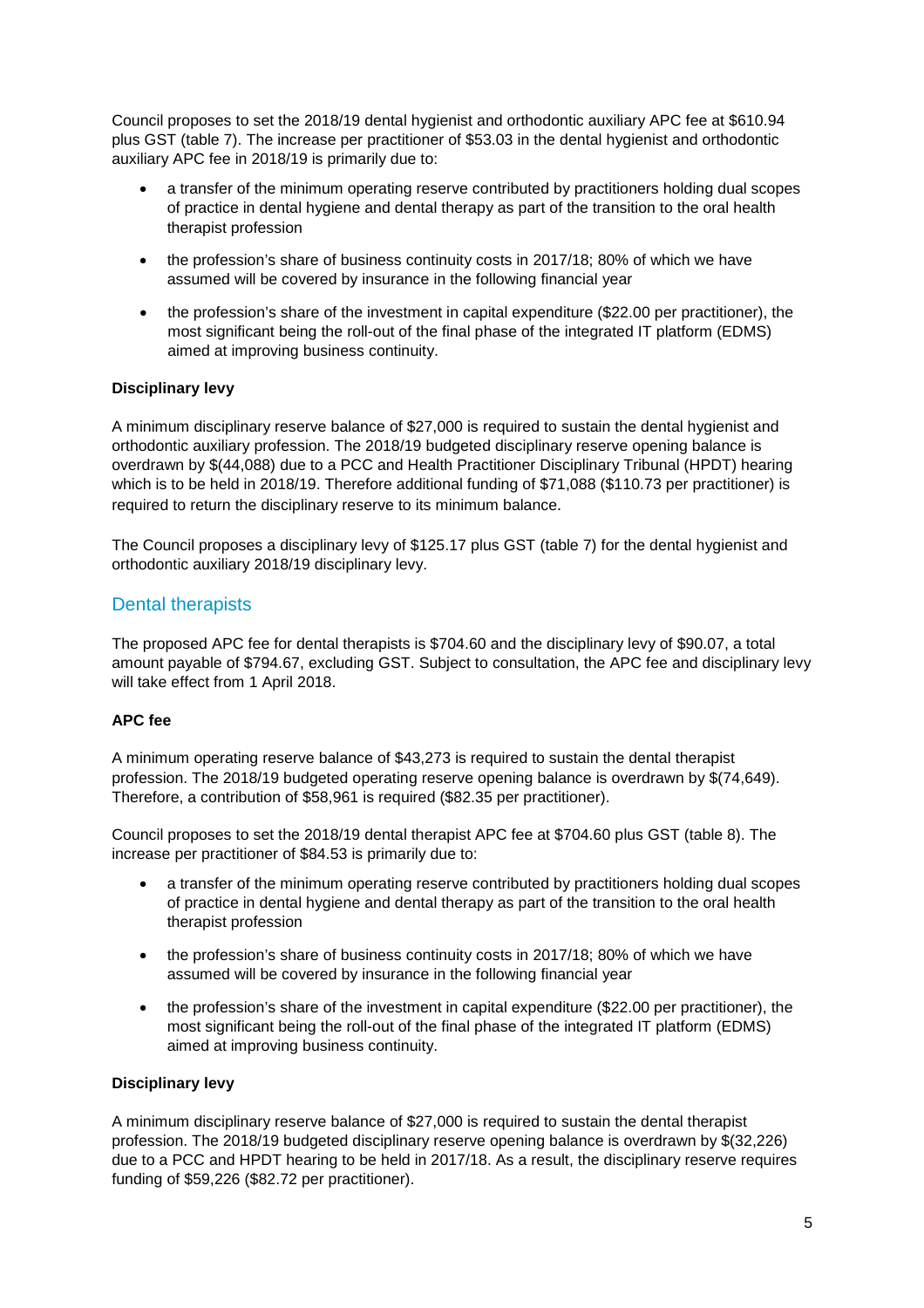Council proposes an overall disciplinary levy of \$90.07 plus GST (table 8) for the dental therapist 2018/19 disciplinary levy.

# Dental technicians and clinical dental technicians

The proposed APC fee for dental technicians and clinical dental technicians is \$638.23 and the disciplinary levy is \$99.58, a total amount payable of \$737.81, excluding GST. Subject to consultation, the APC fee and disciplinary levy will take effect from 1 April 2018.

### **APC fee**

A minimum operating reserve balance of \$22,902 is required to sustain the dental technician and clinical dental technician profession. The 2018/19 budgeted operating reserve opening balance is \$48,830. As a result, \$12,964 (\$36.73 per practitioner) will be returned to the profession via a reduction against the proposed APC fee.

Council proposes to set the 2018/19 dental technician and clinical dental technician APC fee at \$638.23 plus GST (table 9). The increase per practitioner of \$29.10 is primarily due to:

- the profession's share of the investment in capital expenditure (\$22.00 per practitioner), the most significant being the roll-out of the final phase of the integrated IT platform (EDMS) aimed at improving business continuity
- the Council returning surplus operational reserves to dental technicians and clinical dental technicians in accordance with the Council's Level of Reserves Policy which is lower than in previous years.

#### **Disciplinary levy**

A minimum disciplinary reserve balance of \$32,000 is required to sustain the dental technician and clinical dental technician profession. Due to a PCC and HPDT hearing scheduled during 2017/18, the 2018/19 budgeted disciplinary reserve opening balance is \$7,322. As a result, funding of \$24,678 (\$69.91 per practitioner) is required to return the disciplinary reserve to its minimum level as prescribed in the Council's Level of Reserves Policy.

## Oral health therapists

The proposed APC fee for oral health therapists is \$663.85 and the disciplinary levy is \$154.19, a total amount payable of \$818.04, excluding GST. Subject to consultation, the APC fee and disciplinary levy will take effect from 1 April 2018.

#### **APC fee**

A minimum operating reserve balance of \$51,769 is required to sustain the oral health therapist profession. The 2018/19 budgeted operating reserve opening balance is overdrawn by \$(39,349). As a result, funding of \$45,559 (\$103.07 per practitioner) is required.

Council proposes to set the 2018/19 oral health therapist APC fee at \$663.85 plus GST (table 10). This is primarily due to:

- allocation of secretariat time spent serving the profession which is equivalent to 6.3%
- direct net costs attributable to the profession of \$19k (\$42.30 per practitioner)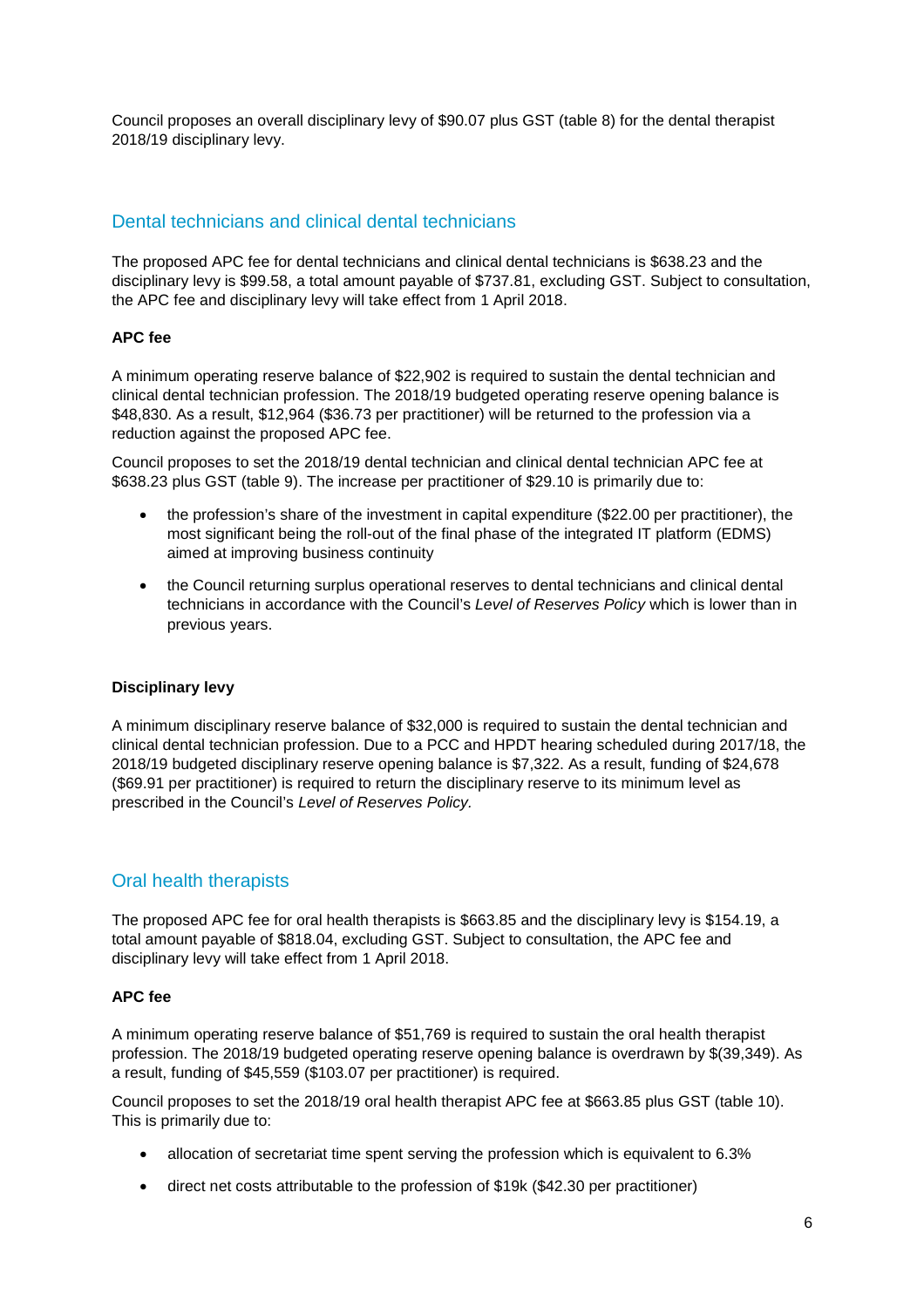• the profession's share of the investment in capital expenditure (\$22.00 per practitioner), the most significant being the roll-out of the final phase of the integrated IT platform (EDMS) aimed at improving business continuity.

#### **Disciplinary levy**

A minimum disciplinary reserve balance of \$20,000 is required to sustain the oral health therapist profession. The 2018/19 budgeted disciplinary reserve opening balance is a deficit of \$(38,857) due to a PCC and HPDT being held in 2017/18 for a practitioner holding a dual scope of practice in hygiene and therapy. As a result, funding of \$58,857 (\$133.16 per practitioner) is required to return the disciplinary reserve to its minimum level as prescribed in the Council's Level of Reserves Policy.

Council proposes an overall disciplinary levy of \$154.19 plus GST (table 10) for the oral health therapists 2018/19 disciplinary levy.

# 4. Proposed 2017/18 annual practising certificate fee

The following table sets out the proposed 2018/19 APC fee, as detailed above, for each profession:

| Profession                                         | Calculated<br>fee<br>$\frac{1}{2}$ | Min.<br>operational<br>reserve adj.<br>\$ | <b>Net</b><br>proposed<br>fee<br>$\mathbb{S}$ |  |
|----------------------------------------------------|------------------------------------|-------------------------------------------|-----------------------------------------------|--|
| Dentists and dental specialists                    | 911.25                             | (26.67)                                   | 884.58                                        |  |
| Dental hygienists and orthodontic auxiliaries      | 572.99                             | 37.95                                     | 610.94                                        |  |
| Dental therapists                                  | 622.25                             | 82.35                                     | 704.60                                        |  |
| Dental technicians and clinical dental technicians | 674.96                             | (36.73)                                   | 638.23                                        |  |
| Oral health therapists                             | 560.78                             | 103.07                                    | 663.85                                        |  |

# 5. Proposed 2017/18 disciplinary levy

The following table sets out the proposed 2018/19 disciplinary levy, as detailed above, for each profession:

| Profession                                         | Calculated<br>levy<br>\$ | Min.<br>disciplinary<br>reserve adj.<br>S | <b>Net</b><br>proposed<br>levy<br>$\boldsymbol{\mathsf{S}}$ |  |
|----------------------------------------------------|--------------------------|-------------------------------------------|-------------------------------------------------------------|--|
| Dentists and dental specialists                    | 166.61                   | (79.92)                                   | 86.69                                                       |  |
| Dental hygienists and orthodontic auxiliaries      | 14.44                    | 110.73                                    | 125.17                                                      |  |
| Dental therapists                                  | 7.35                     | 82.72                                     | 90.07                                                       |  |
| Dental technicians and clinical dental technicians | 29.67                    | 69.91                                     | 99.58                                                       |  |
| Oral health therapists                             | 21.03                    | 133.16                                    | 154.19                                                      |  |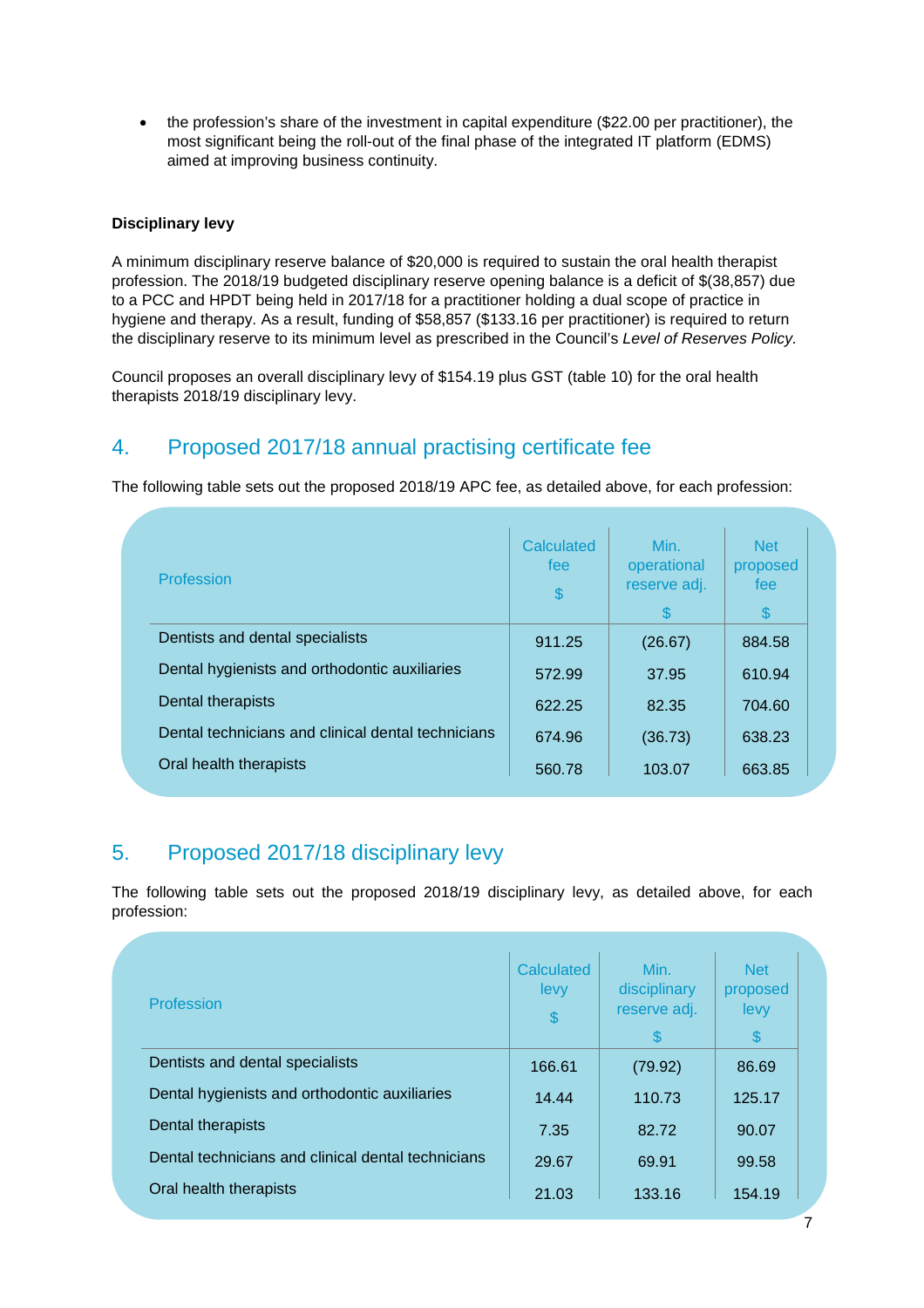# 6. Adjustments to other fees

All other fees have been uplifted by the Consumer Price Index (CPI) of 2.0% as sourced from the Reserve Bank Monetary Policy Statement May 2017 (appendix 2).

# 7. Consultation proposals

The Council is consulting on:

- 1. The 2018/19 budget
- 2. All other fees (registration, examination, competence, health accreditation etc.)
- 3. an APC fee for
	- a. dentists and dental specialists of \$884.58 plus GST (refer to table 6 for detailed breakdown including GST)
	- b. dental hygienists and orthodontic auxiliaries of \$610.94 plus GST (refer to table 7 for detailed breakdown including GST)
	- c. dental therapists of \$704.60 plus GST (refer to table 8 for detailed breakdown including GST)
	- d. dental technicians and clinical dental technicians of \$638.23 plus GST (refer to table 9 for detailed breakdown including GST)
	- e. oral health therapists of \$663.85 plus GST (refer to table 10 for detailed breakdown including GST)
- 4. a CPI adjustment equivalent to 2.0% for all other fees

The Council is setting:

- 5. a disciplinary levy for:
	- a. dentists and dental specialists of \$86.69 plus GST (refer to table 6 for detailed breakdown including GST)
	- b. dental hygienists and orthodontic auxiliaries of \$125.17 plus GST (refer to table 7 for detailed breakdown including GST)
	- c. dental therapists of \$90.07 plus GST (refer to table 8 for detailed breakdown including GST)
	- d. dental technicians and clinical dental technicians of \$99.58 plus GST (refer to table 9 for detailed breakdown including GST)
	- e. oral health therapists of \$154.19 plus GST (refer to table 10 for detailed breakdown including GST)

 The dentists and dental specialist APC fee and disciplinary levy shall apply from 1 October 2018. All other fees and levies shall apply from 1 April 2018.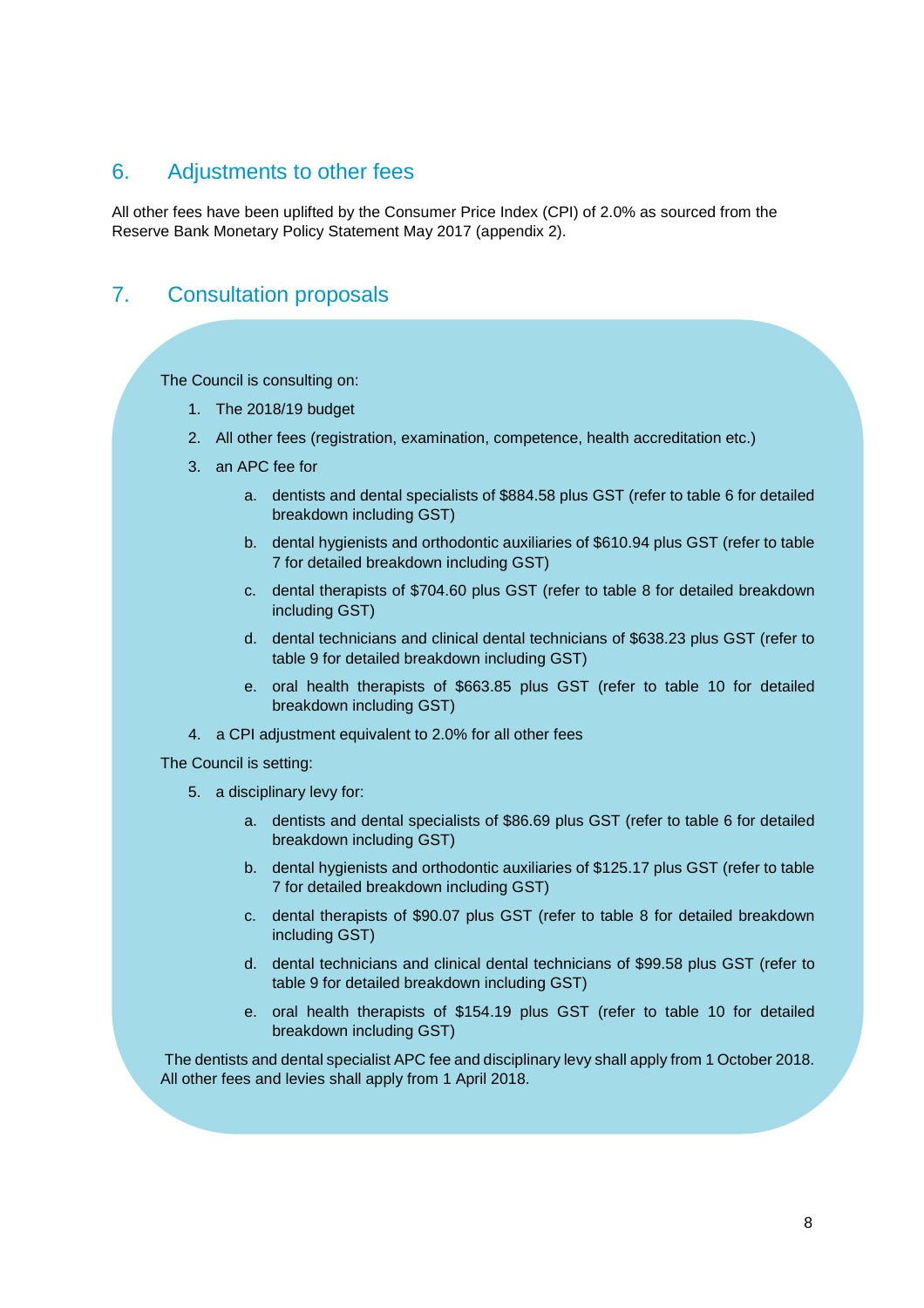# 8. Submissions

The objective of the consultation is to gather views from stakeholders to enable the Council to make a final decision on its draft 2018/19 budget, annual practising fees, disciplinary levies and other fees.

Through this consultation, the Council is seeking feedback from oral health practitioners, relevant associations and societies, the Ministry of Health, district health boards and other organisations with an interest. The consultation document will also be published on the Council's website, with a similar invitation to comment.

Submissions received will be published on the Council's website shortly after receipt, and will remain there as a public document. All personal contact details will be removed from submissions. The Council reserves the right not to publish any derogatory or inflammatory submissions.

As this is a public consultation, "in confidence" information will only be accepted under special circumstances. Please contact us before submitting material in confidence.

Submissions must be received by **5pm on Friday 1 December 2017.**

Please send submissions to:

Dental Council PO Box 10-448 Wellington 6143 Fax: 04 499 1668 Email: consultations@dcnz.org.nz

Yours sincerely,

Chaner

Marie Warner Chief Executive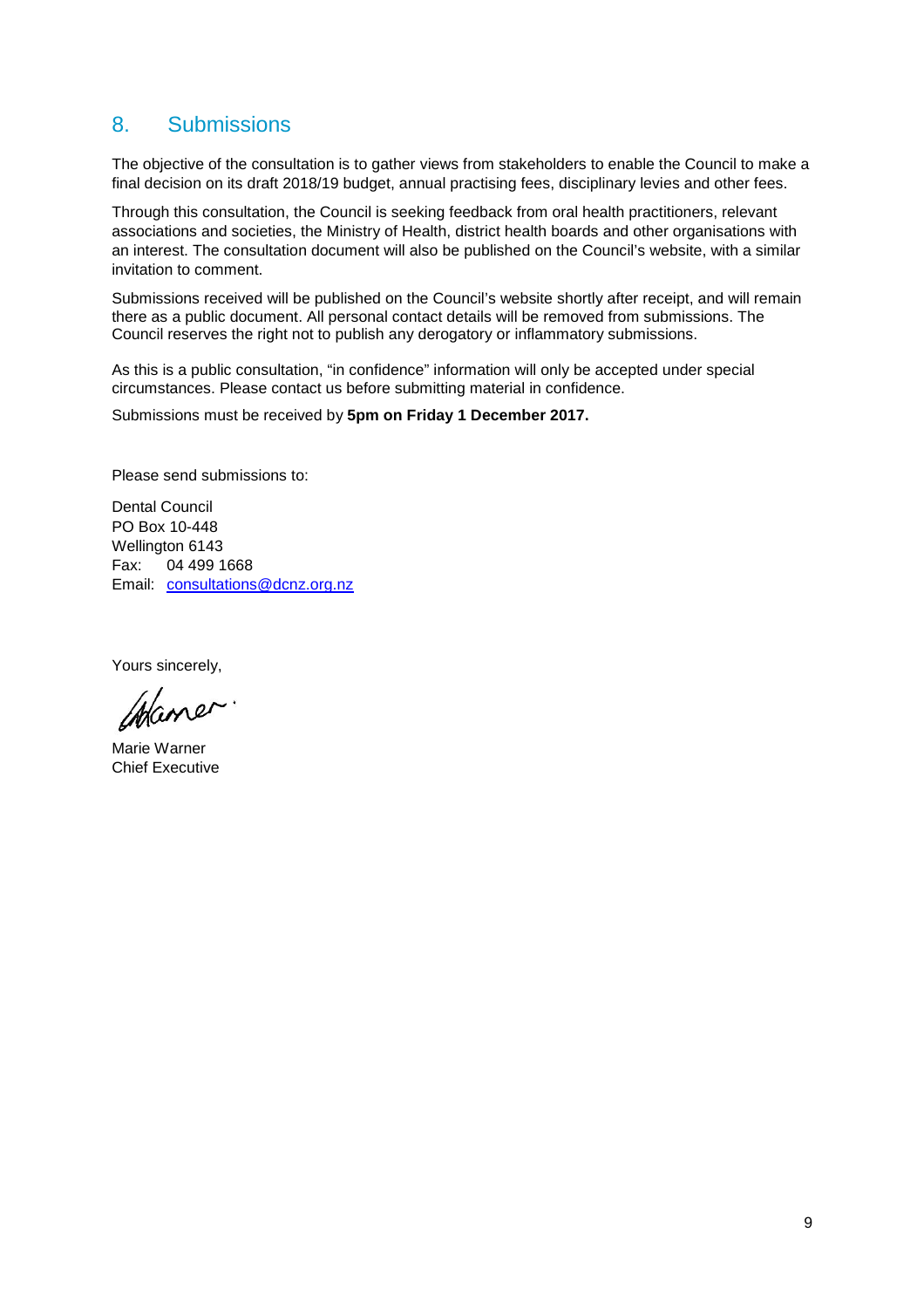# Appendix 1: 2018/19 budget

# **Table 1: Consolidated Dental Council surplus / (deficit)**

| <b>Dental Council financial</b><br>performance | 2016/17       | 2017/18       | 2018/19       |
|------------------------------------------------|---------------|---------------|---------------|
| \$                                             | <b>Actual</b> | <b>Budget</b> | <b>Budget</b> |
| <b>Summary</b>                                 |               |               |               |
| <b>Total Council operating income</b>          | 3,652,243     | 3,706,890     | 4,162,340     |
| Total Council disciplinary income              | 161,955       | 382,736       | 481,374       |
| <b>Total Council income</b>                    | 3,814,199     | 4,089,625     | 4,643,715     |
| <b>Total Council operating expenditure</b>     | 3,549,430     | 3,613,399     | 3,942,583     |
| Total Council disciplinary expenditure         | 278,966       | 426,403       | 424,175       |
| <b>Total Council expenditure</b>               | 3,828,396     | 4,039,802     | 4,366,757     |
| <b>Total Council surplus / (deficit)</b>       | (14, 198)     | 49,823        | 276,957       |

# **Table 2: Net Council expenditure prior to allocation to the professions**

| <b>Council Activity</b>                          | 2016/17       | 2017/18       | 2018/19       |
|--------------------------------------------------|---------------|---------------|---------------|
| \$                                               | <b>Actual</b> | <b>Budget</b> | <b>Budget</b> |
| <b>Income</b>                                    |               |               |               |
| Capital replacement (APC fees)                   | 221,659       | 269,339       | 380,616       |
| Other income                                     | 91,464        | 46,679        | 37,027        |
| <b>Total income</b>                              | 313,122       | 316,019       | 417,644       |
| <b>Expenditure</b>                               |               |               |               |
| General administration expenditure (secretariat) | 2,155,758     | 2,230,147     | 2,370,706     |
| Audit, legal, insurance and financial expenses   | 153,232       | 93,836        | 114,739       |
| Building and infrastructure expenses             | 169,122       | 178,603       | 180,720       |
| Personnel related costs                          | 1,686,849     | 1,743,640     | 1,805,182     |
| Office costs                                     | 64,274        | 45,000        | 53,924        |
| Depreciation expense                             | 82,280        | 169,068       | 216,140       |
| <b>Ongoing workstreams</b>                       | 756,547       | 740,220       | 620,883       |
| Council                                          | 230,272       | 268,102       | 275,549       |
| Finance and risk management                      | 161,148       | 32,254        | (105, 435)    |
| Information technology                           | 104,143       | 133,845       | 150,142       |
| Liaison                                          | 90,515        | 126,122       | 102,956       |
| Planning and governance                          | 75,816        | 48,627        | 52,696        |
| Continuing professional development              | 1,566         | 469           | 10,070        |
| Scopes of practise                               | 0             | 0             | 0             |
| Communications                                   | 41,480        | 41,350        | 33,180        |
| Workforce data                                   | 17,344        | 6,600         | 13,000        |
| Contingency                                      | 0             | 10,000        | 10,000        |
| <b>Education and accreditation</b>               | 34,263        | 72,850        | 78,726        |
|                                                  |               |               |               |
| <b>Council Project Expenditure</b>               | 156,608       | 212,851       | 274,908       |
| Standards                                        | 1,131         | 0             | 0             |
| Cross infection                                  | 1,669         | $\mathbf 0$   | $\Omega$      |
| Cultural competence                              | $\Omega$      | 48,895        | 99,069        |
| Informed consent                                 | 0             | 53,563        | 0             |
| Record keeping                                   | $\mathbf 0$   | 24,702        | $\Omega$      |
| Professional working relationships               | 307           | 13,738        | 9,770         |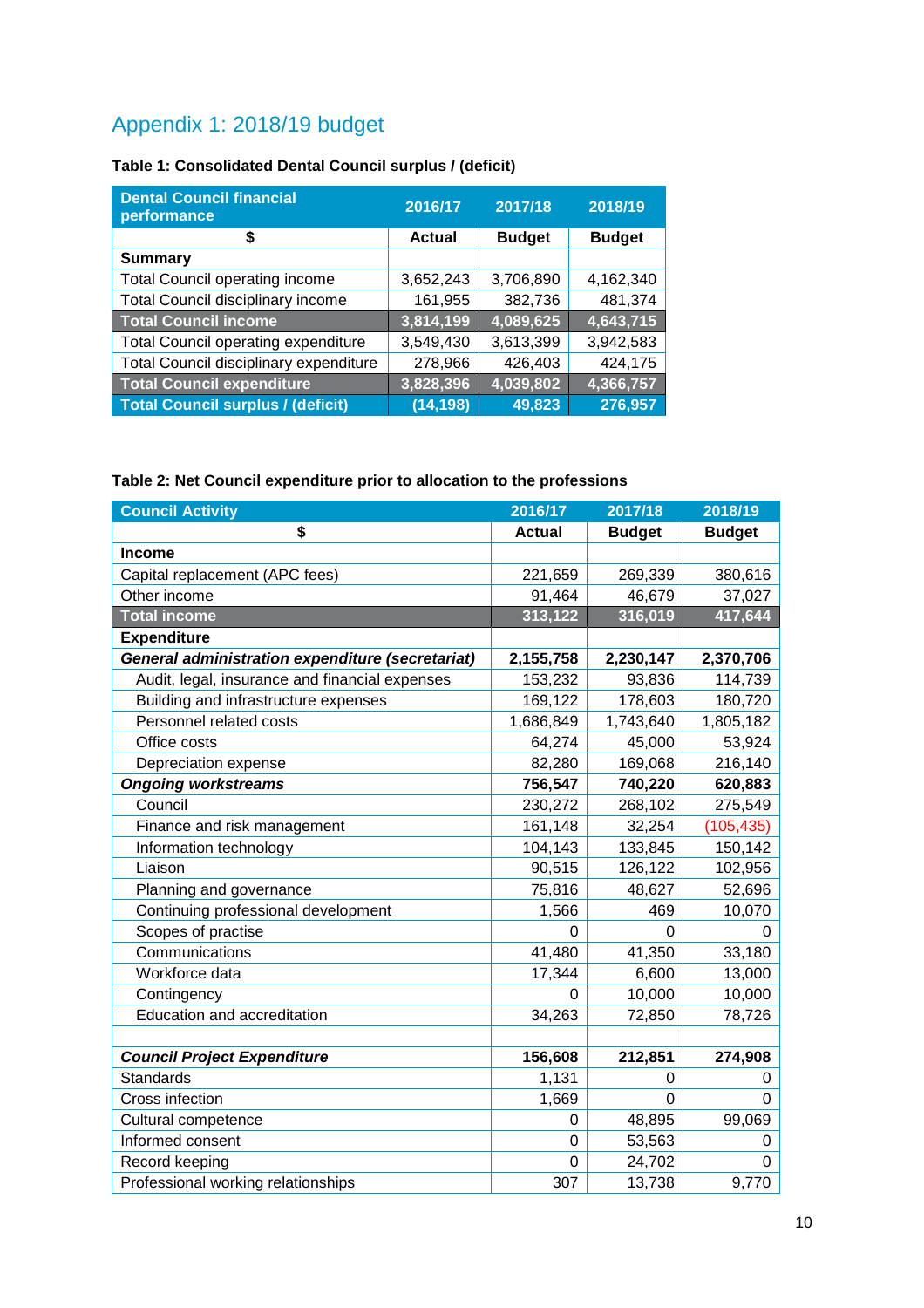| <b>Council Activity</b>                              | 2016/17       | 2017/18       | 2018/19       |
|------------------------------------------------------|---------------|---------------|---------------|
| \$                                                   | <b>Actual</b> | <b>Budget</b> | <b>Budget</b> |
| Transmissible major viral infection                  | 1,470         | 0             | 0             |
| Advanced and new areas practice                      | 32,815        | 0             | 0             |
| Recertification policy framework                     | 69,090        | 71,953        | 114,110       |
| Policy review                                        | 7,888         | 0             | 51,960        |
| Integrated IT platform                               | 42,238        | 0             | 0             |
| <b>Total Council Expenditure</b>                     | 3,068,913     | 3,183,217     | 3,266,497     |
| <b>Net surplus (deficit) from Council Activities</b> | (2,755,791)   | (2,867,198)   | (2,848,854)   |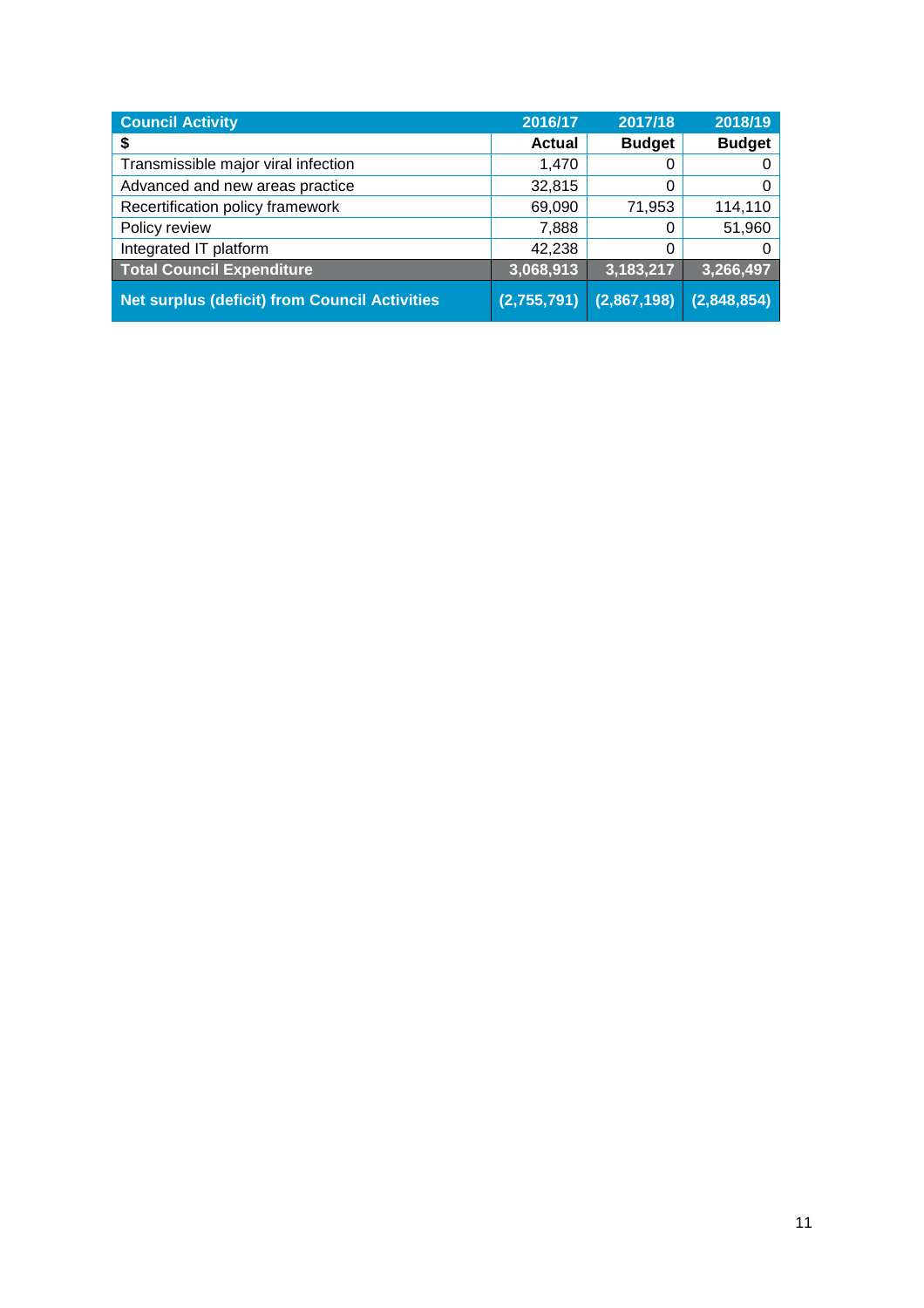#### **Table 3: Allocation of the net deficit from Council activities**

| <b>Comparison of cost allocation rates</b>                               | <b>Council</b> | <b>Dentists</b> |           | <b>Hygienists Therapists</b> | <b>Technicians</b> | Oral<br><b>Health</b><br><b>Therapists</b> | <b>Total</b> |
|--------------------------------------------------------------------------|----------------|-----------------|-----------|------------------------------|--------------------|--------------------------------------------|--------------|
| Year ended 31 March 18 net Council expenditure including<br>depreciation | 3,229,470      |                 |           |                              |                    |                                            |              |
| Less: capital replacement fee                                            | (380, 616)     |                 |           |                              |                    |                                            |              |
| Net surplus / (deficit) from Council activities as above                 | 2,848,854      |                 |           |                              |                    |                                            |              |
|                                                                          |                |                 |           |                              |                    |                                            |              |
| Year ended 31 March 18 allocation rates                                  |                | 60.4706%        | 15.0457%  | 16.9312%                     | 7.5525%            | $0.0000\%$                                 | 100.0000%    |
| Cost allocation                                                          |                | 1,722,719       | 428,630   | 482,345                      | 215,159            |                                            | 2,848,854    |
|                                                                          |                |                 |           |                              |                    |                                            |              |
| Plan 18/19 allocation rates                                              |                | 61.1837%        | 11.8255%  | 13.2448%                     | 7.4128%            | 6.3332%                                    | 100.0000%    |
| Cost allocation                                                          |                | 1,743,034       | 336,890   | 377,325                      | 211,178            | 180,425                                    | 2,848,854    |
| Variance                                                                 |                | 20,316          | (91, 740) | (105, 020)                   | (3,981)            | 180,425                                    | (0)          |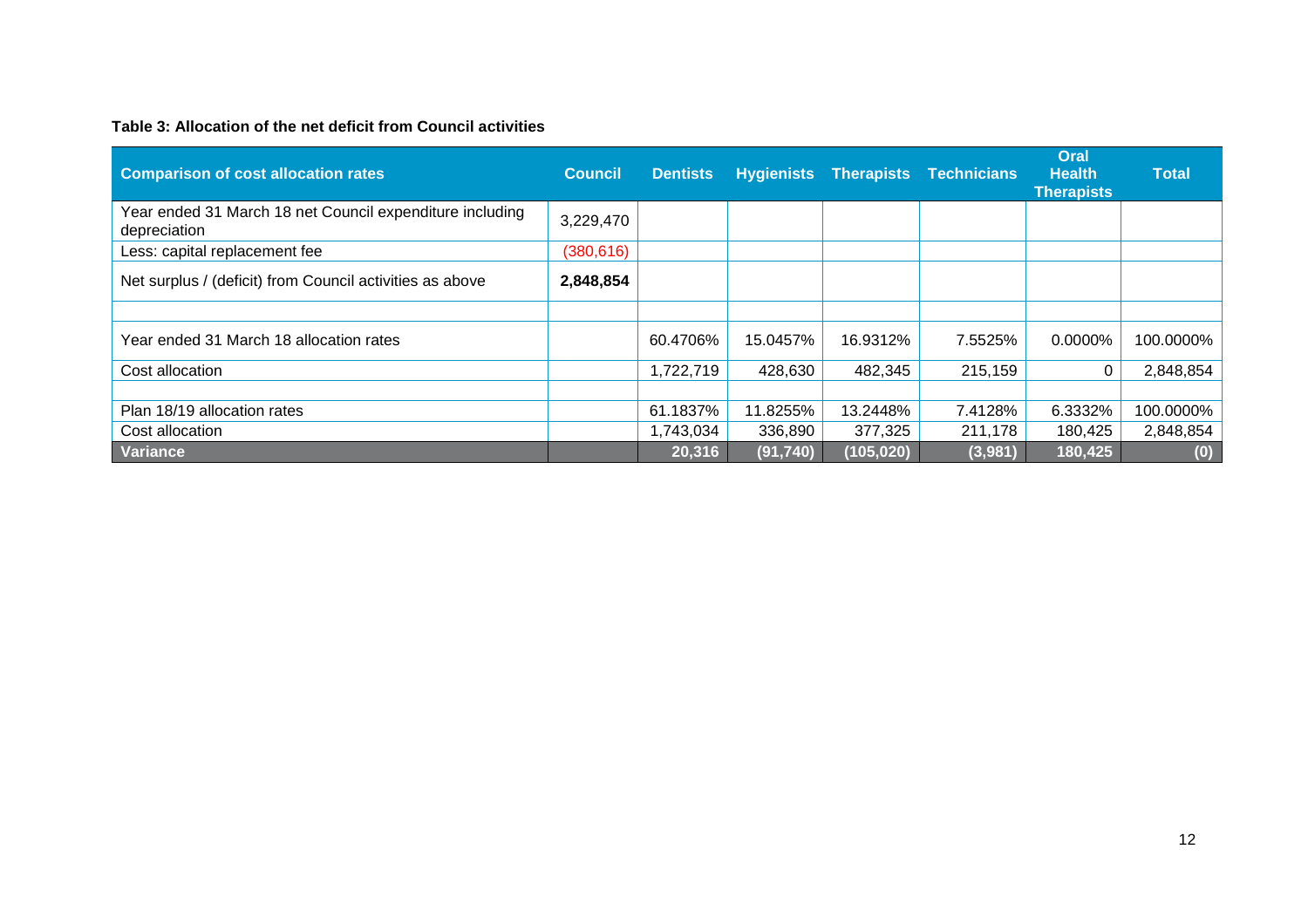### **Table 4: Budgeted operating surplus / (deficit) by profession**

| 2018/19 budgeted surplus / (deficit) by<br>profession prior to allocation | <b>Council</b> | <b>Dentists</b> | <b>Hygienists</b> | <b>Therapists</b> | <b>Technicians</b> | <b>OHT</b> | <b>Total</b> |
|---------------------------------------------------------------------------|----------------|-----------------|-------------------|-------------------|--------------------|------------|--------------|
| <b>Income</b>                                                             |                |                 |                   |                   |                    |            |              |
| From recertification (APC fees)                                           |                | 1,841,383       | 337,836           | 443,839           | 195,392            | 255,978    | 3,074,427    |
| From capital replacement (APC fees)                                       | 380,616        | 0               | 0                 | $\Omega$          | $\Omega$           | 0          | 380,616      |
| From other activities                                                     | 37,027         | 440,497         | 82,263            | 62,890            | 30,818             | 23,498     | 676,994      |
| <b>Total income</b>                                                       | 417,644        | 2,281,879       | 420,099           | 506,729           | 226,211            | 279,476    | 4,132,037    |
| <b>Expenditure</b>                                                        |                |                 |                   |                   |                    |            |              |
| General administration (secretariat)                                      | 2,370,706      | 0               | 0                 | 0                 | 0                  | 0          | 2,370,706    |
| Council ongoing workstreams                                               | 620,883        | 0               | 0                 | $\mathbf 0$       | $\mathbf 0$        | 0          | 620,883      |
| Council project expenditure                                               | 274,908        | 0               | 0                 | $\Omega$          | $\Omega$           | 0          | 274,908      |
| Profession ongoing workstreams                                            | $\Omega$       | 522,620         | 28,660            | 47,471            | 15,143             | 42,193     | 656,086      |
| Profession project expenditure                                            | 0              | 0               | 20,000            | $\Omega$          | 0                  | 0          | 20,000       |
| <b>Total expenditure</b>                                                  | 3,266,497      | 522,620         | 48,660            | 47,471            | 15,143             | 42,193     | 3,942,583    |
| Net surplus / (deficit)                                                   | (2,848,854)    | 1,759,260       | 371,439           | 459,258           | 211,068            | 237,283    | 189,454      |
| Allocation                                                                |                | 61.1837%        | 11.8255%          | 13.2448%          | 7.4128%            | 6.3332%    | 100%         |
| <b>Income</b>                                                             |                |                 |                   |                   |                    |            |              |
| From recertification (APC fees)                                           | 0              | 1,841,383       | 337,836           | 443,839           | 195,392            | 255,978    | 3,074,427    |
| From capital replacement (APC fees)                                       | $\mathbf 0$    | 232,875         | 45,010            | 50,412            | 28,214             | 24,105     | 380,616      |
| From other activities                                                     | $\Omega$       | 463,151         | 86,642            | 67,795            | 33,563             | 25,843     | 676,994      |
| <b>Total income</b>                                                       | $\bf{0}$       | 2,537,409       | 469,487           | 562,045           | 257,170            | 305,926    | 4,132,037    |
| <b>Expenditure</b>                                                        |                |                 |                   |                   |                    |            |              |
| General administration (secretariat)                                      | $\mathbf 0$    | 1,450,486       | 280,347           | 313,995           | 175,734            | 150,143    | 2,370,706    |
| Council ongoing workstreams                                               | 0              | 379,879         | 73,422            | 82,235            | 46,025             | 39,322     | 620,883      |
| Council project expenditure                                               | 0              | 168,199         | 32,509            | 36,411            | 20,378             | 17,411     | 274,908      |
| Profession ongoing workstreams                                            | 0              | 522,620         | 28,660            | 47,471            | 15,143             | 42,193     | 656,086      |
| Profession project expenditure                                            | $\mathbf 0$    | 0               | 20,000            | $\Omega$          | $\Omega$           | $\Omega$   | 20,000       |
| <b>Total expenditure</b>                                                  | $\bf{0}$       | 2,521,184       | 434,939           | 480,112           | 257,280            | 249,068    | 3,942,583    |
| Net surplus / (deficit) from Council<br><b>activities</b>                 | $\bf{0}$       | 16,225          | 34,548            | 81,933            | (110)              | 56,858     | 189,454      |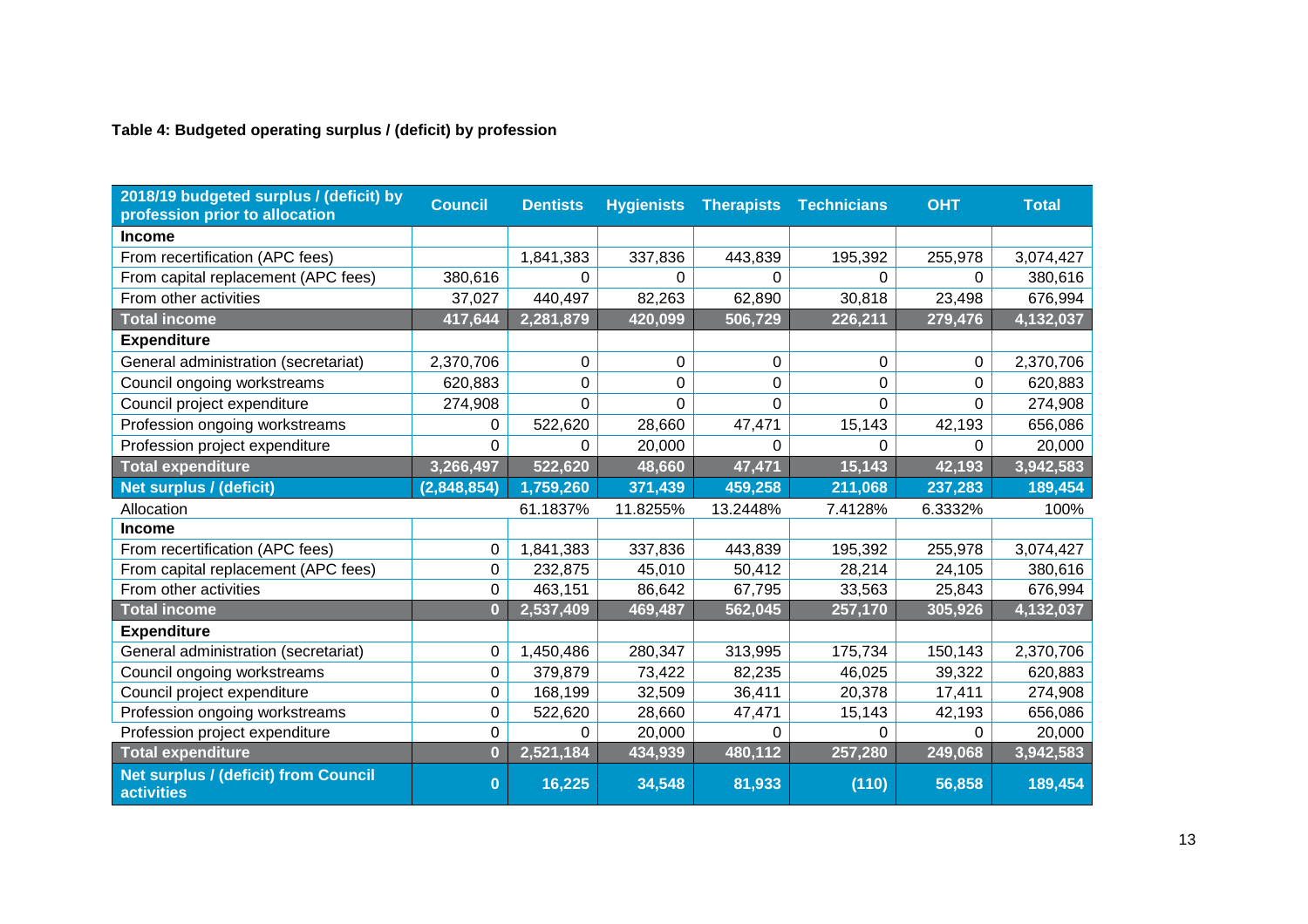### **Table 5: Capital expenditure**

| <b>Capex item</b> | 2016/17       | 2017/18       | 2018/19       |
|-------------------|---------------|---------------|---------------|
| \$000's           | <b>Actual</b> | <b>Budget</b> | <b>Budget</b> |
| Computer hardware | 24            | 5             | 60            |
| Office equipment  |               | 5             | 5             |
| Office furniture  | 3             | 10            | 10            |
| Computer software | 8             | 0             | 128           |
| Office refit      |               | 0             |               |
| Work in progress  | 174           | 411           |               |
| <b>Total</b>      | 209           | 431           | 203           |

# **Table 6: Proposed 2018 APC fee and disciplinary levy for dentists and dental specialists**

| Proposed APC fee and disciplinary levy                | 2016/17  | 2017/18  | 2018/19         |
|-------------------------------------------------------|----------|----------|-----------------|
|                                                       | Actual   | Actual   | <b>Proposed</b> |
| APC Fee                                               | 815.19   | 809.02   | 826.54          |
| Capital replacement reserve                           | 55.64    | 62.71    | 84.71           |
| Minimum reserve top-up / (refund)                     | 0.00     | 12.85    | (26.67)         |
| <b>Total APC fee</b>                                  | 870.83   | 884.58   | 884.58          |
| Disciplinary levy                                     | 144.52   | 172.69   | 166.61          |
| Minimum reserve top-up / (refund)                     | (35.79)  | (12.79)  | (79.92)         |
| Total disciplinary levy                               | 108.73   | 159.90   | 86.69           |
| Total proposed APC fee and disciplinary levy excl GST | 979.56   | 1,044.48 | 971.28          |
| <b>GST</b>                                            | 146.93   | 156.67   | 143.75          |
| Total Proposed APC fee and disciplinary levy incl GST | 1,126.49 | 1,201.15 | 1,115.02        |

### **Table 7: Proposed 2018 APC fee and disciplinary levy for dental hygienists and orthodontic auxiliaries**

| <b>Proposed APC fee and disciplinary levy</b>         | 2016/17  | 2017/18 | 2018/19         |
|-------------------------------------------------------|----------|---------|-----------------|
|                                                       | Actual   | Actual  | <b>Proposed</b> |
| APC fee                                               | 799.50   | 498.63  | 488.28          |
| Capital replacement reserve                           | 55.64    | 62.71   | 84.71           |
| Minimum reserve top-up / (refund)                     | (208.26) | (3.43)  | 37.95           |
| <b>Total APC fee</b>                                  | 646.88   | 557.91  | 610.94          |
| Disciplinary levy                                     | 0.00     | 14.39   | 14.44           |
| Minimum reserve top-up / (refund)                     | (42.97)  | (18.72) | 110.73          |
| Total disciplinary levy                               | (42.97)  | (4.33)  | 125.17          |
| Total proposed APC fee and disciplinary levy excl GST | 603.91   | 553.58  | 736.11          |
| <b>GST</b>                                            | 90.59    | 83.04   | 110.42          |
| Total proposed APC fee and disciplinary levy incl GST | 694.50   | 636.62  | 846.53          |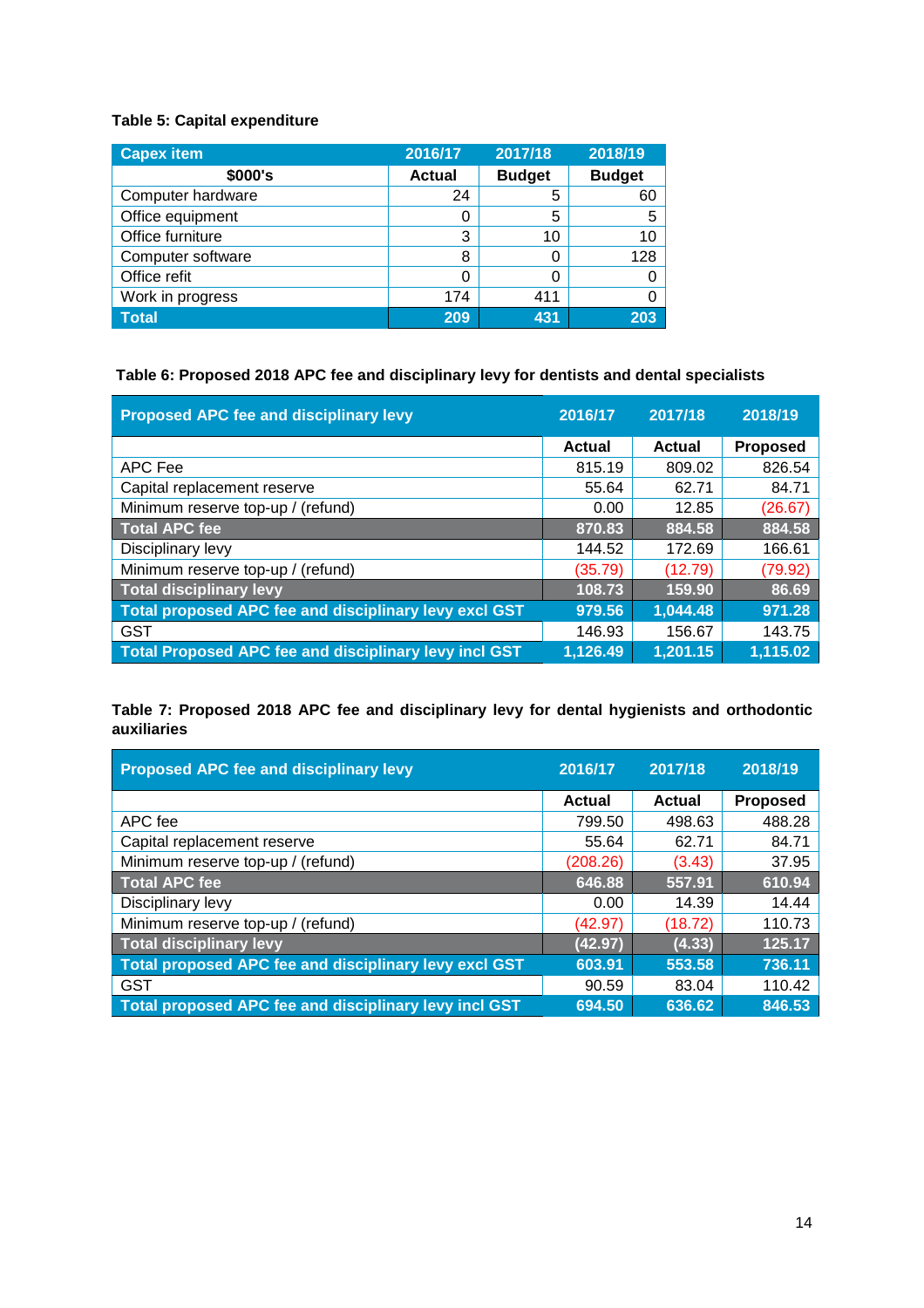Table 8: Proposed 2018 APC fee and disciplinary levy for dental therapists

| Proposed APC fee and disciplinary levy                | 2016/17  | 2017/18       | 2018/19         |
|-------------------------------------------------------|----------|---------------|-----------------|
|                                                       | Actual   | <b>Actual</b> | <b>Proposed</b> |
| APC Fee                                               | 742.71   | 544.54        | 537.54          |
| Capital replacement reserve                           | 55.64    | 62.71         | 84.71           |
| Minimum reserve top-up / (refund)                     | (102.90) | 12.82         | 82.35           |
| <b>Total APC fee</b>                                  | 695.45   | 620.07        | 704.60          |
| Disciplinary levy                                     | 0.00     | 5.88          | 7.35            |
| Minimum reserve top-up / (refund)                     | (46.27)  | (8.13)        | 82.72           |
| Total disciplinary levy                               | (46.27)  | (2.25)        | 90.07           |
| Total proposed APC fee and disciplinary levy excl GST | 649.18   | 617.82        | 794.67          |
| <b>GST</b>                                            | 97.38    | 92.67         | 119.20          |
| Total proposed APC fee and disciplinary levy incl GST | 746.56   | 710.49        | 913.87          |

Table 9: Proposed 2018 APC fee and disciplinary levy for dental technicians and clinical dental technicians

| <b>Proposed APC fee and Disciplinary Levy</b>         | 2016/17       | 2017/18       | 2018/19         |
|-------------------------------------------------------|---------------|---------------|-----------------|
|                                                       | <b>Actual</b> | <b>Actual</b> | <b>Proposed</b> |
| APC fee                                               | 812.65        | 600.00        | 590.25          |
| Capital replacement reserve                           | 55.64         | 62.71         | 84.71           |
| Minimum reserve top-up / (refund)                     | (340.83)      | (53.58)       | (36.73)         |
| <b>Total APC fee</b>                                  | 527.46        | 609.13        | 638.23          |
| Disciplinary levy                                     | 0.00          | 30.84         | 29.67           |
| Minimum reserve top-up / (refund)                     | (26.75)       | (40.24)       | 69.91           |
| <b>Total disciplinary levy</b>                        | (26.75)       | (9.40)        | 99.58           |
| Total proposed APC fee and disciplinary levy excl GST | 500.71        | 599.73        | 737.81          |
| <b>GST</b>                                            | 75.11         | 89.96         | 110.67          |
| Total proposed APC fee and disciplinary levy incl GST | 575.82        | 689.69        | 848.48          |

Table 10: Proposed 2018 APC fee and disciplinary levy for oral health therapists

| <b>Proposed APC fee and disciplinary levy</b>         | 2018/19         |
|-------------------------------------------------------|-----------------|
|                                                       | <b>Proposed</b> |
| APC fee                                               | 476.07          |
| Capital replacement reserve                           | 84.71           |
| Minimum reserve top-up / (refund)                     | 103.07          |
| <b>Total APC fee</b>                                  | 663.85          |
| Disciplinary levy                                     | 21.03           |
| Minimum reserve top-up / (refund)                     | 133.16          |
| <b>Total disciplinary levy</b>                        | 154.19          |
| Total proposed APC fee and disciplinary levy excl GST | 818.04          |
| <b>GST</b>                                            | 122.71          |
| Total proposed APC fee and disciplinary levy incl GST | 940.75          |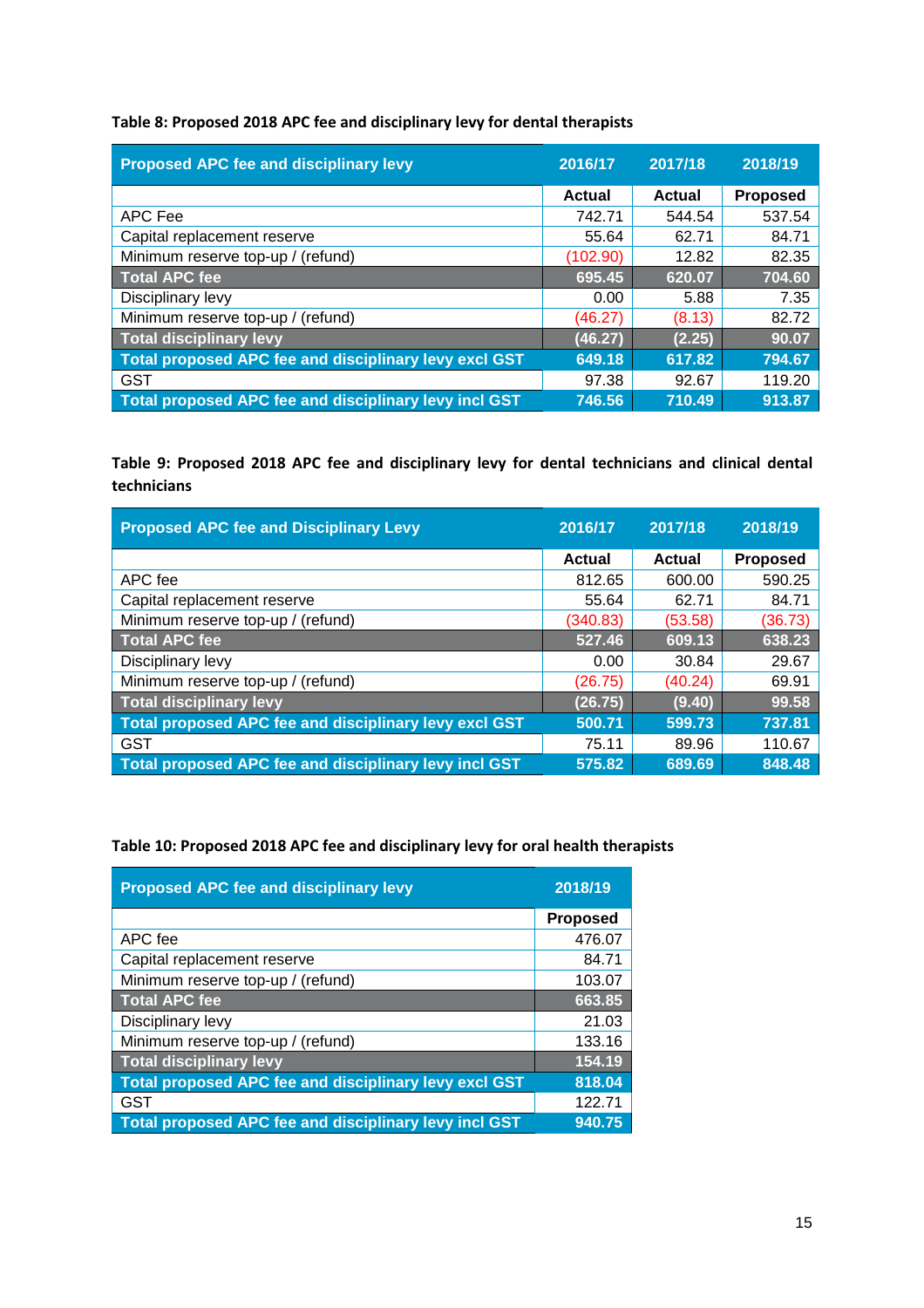# Appendix 2: Other fees

| Fee                                                                                                                                                                                                                                                                    | <b>Current fee</b> | Proposed<br>fee |
|------------------------------------------------------------------------------------------------------------------------------------------------------------------------------------------------------------------------------------------------------------------------|--------------------|-----------------|
|                                                                                                                                                                                                                                                                        | \$                 | \$              |
| <b>Retention fee</b>                                                                                                                                                                                                                                                   | 110.16             | 112.36          |
| Application fee to transfer from non-practising to practising status, where<br>application is subject to Council's recency of practice policy                                                                                                                          | 279.36             | 284.95          |
| Application for registration fee                                                                                                                                                                                                                                       | 465.61             | 474.92          |
| Application for registration for overseas applicant with prescribed<br>qualifications and experience *                                                                                                                                                                 | 1,164.04           | 1,187.32        |
| Application for registration for applicant with non-prescribed qualifications<br>and experience to be registered under section 15(2) of the Act for Dentists,<br>hygienists, therapists, clinical dental technicians, dental technicians,<br>orthodontic auxiliaries * | 3,513.56           | 3,583.83        |
| Application for registration for applicant with non-prescribed specialist<br>qualifications and experience to be registered under section 15(2) of the Act<br>for dental specialists *                                                                                 | 4,479.72           | 4,569.31        |
| Resubmission of application for assessment of non-prescribed qualifications<br>and experience to be registered under section 15(2) of the Act                                                                                                                          | 2,734.88           | 2,789.58        |
| Application for removal of an exclusion(s) on the scope of practice after<br>completion of a Dental Council approved course for hygienists, therapists and<br>orthodontic auxiliaries                                                                                  | 256.08             | 261.20          |
| Application for removal of an exclusion(s) on the scope of practice after<br>completion of a course not approved by the Dental Council for hygienists,<br>therapists and orthodontic auxiliaries                                                                       | 465.61             | 474.92          |
| Application for registration with a prescribed qualification in an additional<br>scope of practice for therapists and clinical dental technicians                                                                                                                      | 465.61             | 474.92          |
| Application for registration with a non-prescribed qualification in an<br>additional scope of practice for therapists and clinical dental technicians                                                                                                                  | 719.86             | 734.26          |
| Application to undertake supervised activities for orthodontic auxiliaries while<br>undertaking an approved training course.                                                                                                                                           | 93.11              | 94.97           |
|                                                                                                                                                                                                                                                                        |                    |                 |
| The New Zealand Dental Hygiene Registration Examination                                                                                                                                                                                                                |                    |                 |
| NZDHREX - written examination where there are fewer than a total of five<br>candidates sitting the same examination                                                                                                                                                    | 3,131.30           | 3,193.93        |
| NZDHREX - written examination where there is a total of five or more<br>candidates sitting the same examination                                                                                                                                                        | 2,570.00           | 2,621.40        |
| NZDHREX - clinical examination where there are fewer than a total of five<br>candidates sitting the same examination)                                                                                                                                                  | 4,846.61           | 4,943.54        |
| NZDHREX - clinical examination where there is a total of five or more<br>candidates sitting the same examination                                                                                                                                                       | 4,330.30           | 4,416.91        |
| * This has been proposed and consulted upon independently                                                                                                                                                                                                              |                    |                 |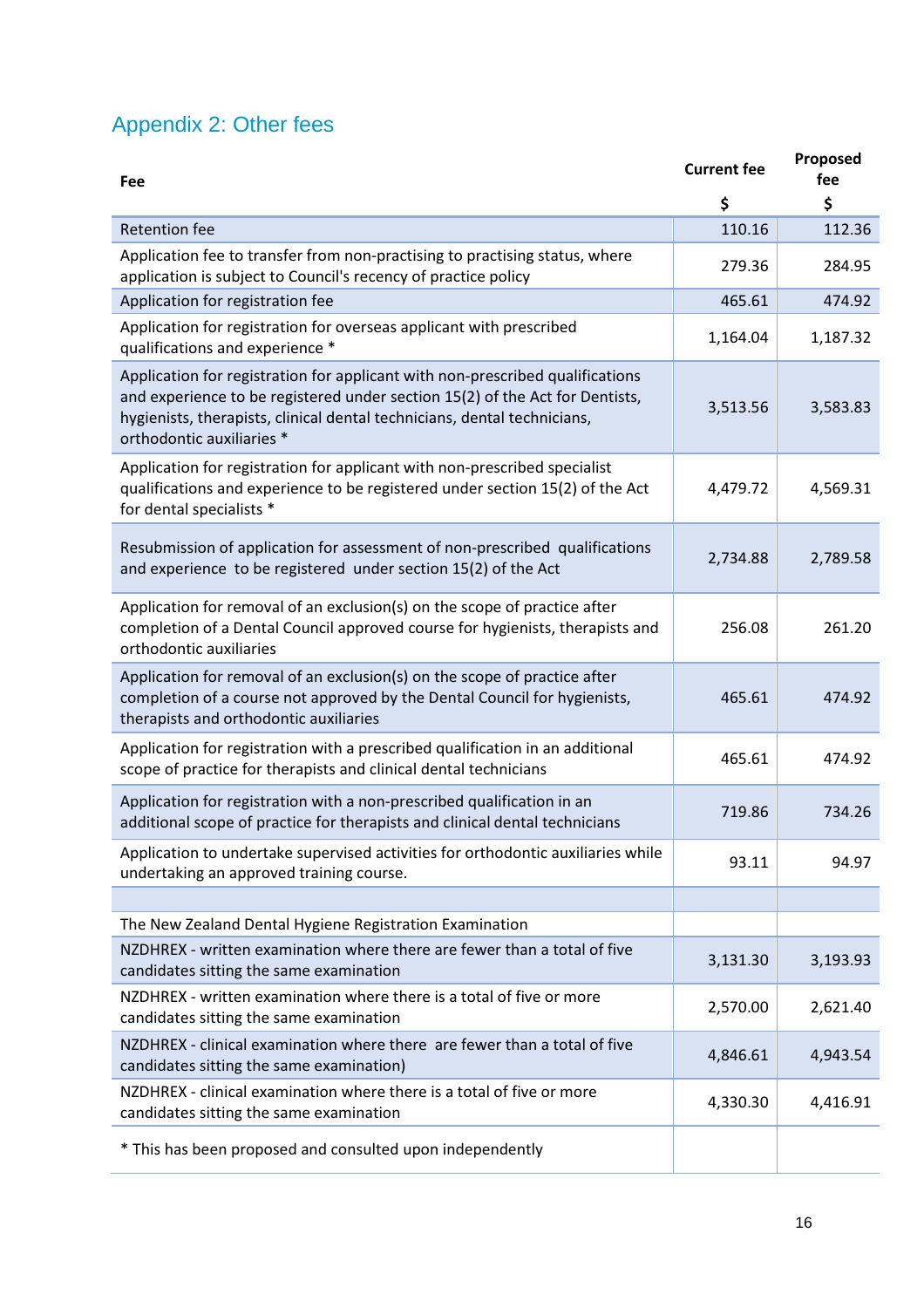| Fee                                                                                                                     | <b>Current fee</b> | Proposed<br>fee |
|-------------------------------------------------------------------------------------------------------------------------|--------------------|-----------------|
|                                                                                                                         | \$                 | \$              |
| The New Zealand Dental Therapy Registration Examination                                                                 |                    |                 |
| NZDTREX - written examination where there are fewer than a total of five<br>candidates sitting the same examination     | 3,131.30           | 3,193.93        |
| NZDTREX - written examination where there is a total of five or more<br>candidates sitting the same examination         | 2,570.00           | 2,621.40        |
| NZDTREX - clinical examination where there are fewer than a total of five<br>candidates sitting the same examination    | 4,846.61           | 4,943.54        |
| NZDTREX - clinical examination where there is a total of five or more<br>candidates sitting the same examination        | 4,330.30           | 4,416.91        |
|                                                                                                                         |                    |                 |
| The New Zealand Dental Technology Registration Examination                                                              |                    |                 |
| NZDTechREX - Combined Examination where there are fewer than a total of<br>five candidates sitting the same examination | 3,871.51           | 3,948.94        |
| NZDTechREX - Combined Examination where there is a total of five or more<br>candidates sitting the same examination     | 3,263.05           | 3,328.31        |
|                                                                                                                         |                    |                 |
| The New Zealand Dental Specialist Registration Examinations                                                             |                    |                 |
| New Zealand Dental Specialist Registration Examination                                                                  | 18,277.13          | 18,642.67       |
| Professional standards programme fees 1,2                                                                               |                    |                 |
| Supervision (12-month programme)                                                                                        | 5,996.28           | 6,116.21        |
| Oversight (12-month programme)                                                                                          | 3,891.00           | 3,968.82        |
| Competence/Recertification Programme:                                                                                   |                    |                 |
| Distance learning - per module                                                                                          | 3,013.80           | 3,074.08        |
| Clinical training - per practice area of training                                                                       | 5,157.84           | 5,261.00        |
| Health programme fees 1,2                                                                                               |                    |                 |
| Drug and alcohol screening programme, set up and administration                                                         |                    |                 |
| Set-up and administration for the first 12 months                                                                       | 852.23             | 869.27          |
| Administration fee for each 12 month period thereafter                                                                  | 426.11             | 434.63          |
| Third party testing - fee per test                                                                                      | 122.40             | 124.85          |
| $1$ Fee will be adjusted for any specific requirements of the individual programme and                                  |                    |                 |

3rd party costings at the time the programme is established.